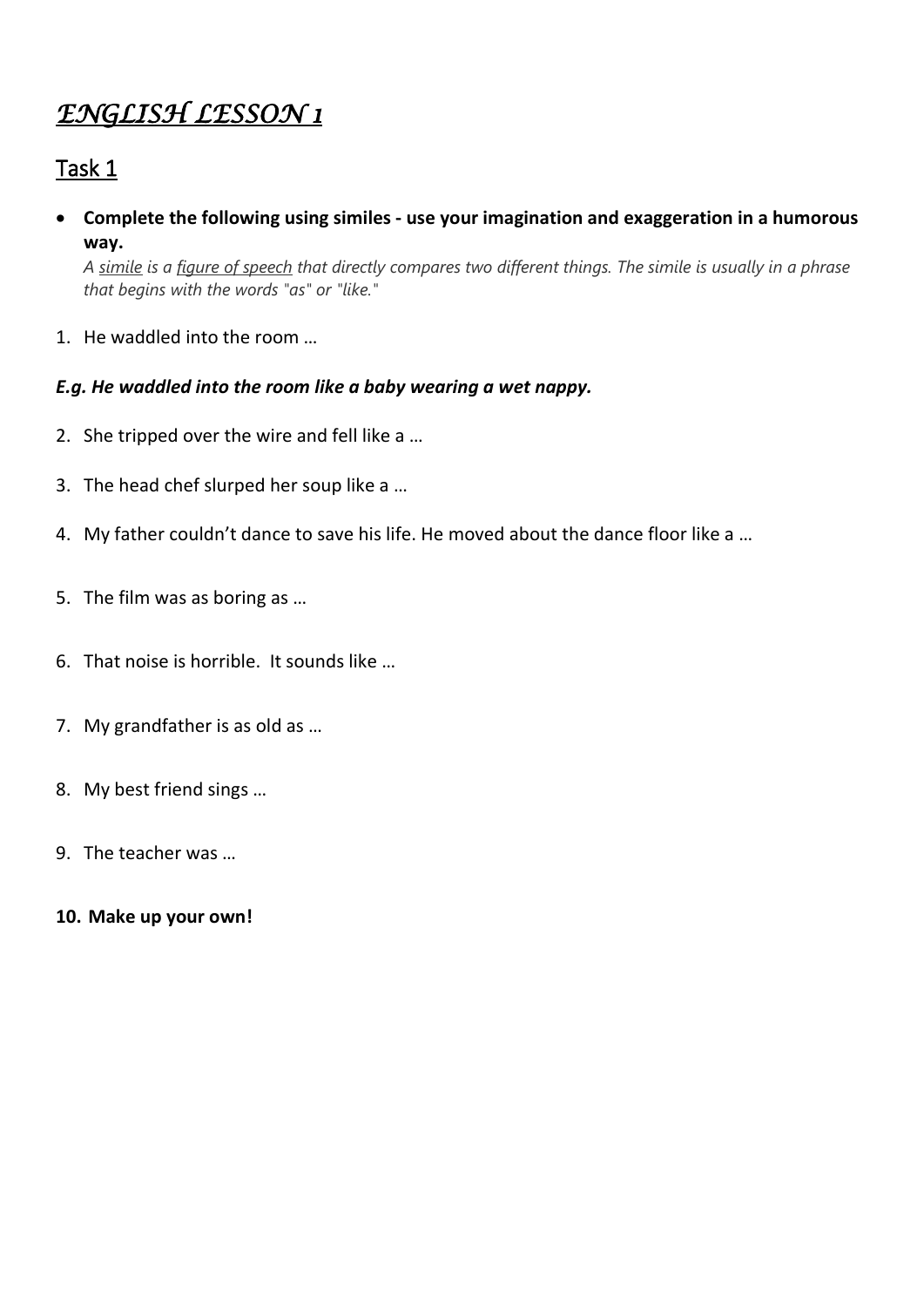#### **Read the following passage and answer the questions which follow.**

The passage you are going to read is the first short chapter of the novel. It is prefaced by the following clipping from a newspaper telling the reader exactly what has happened to Liam!

### **Liverpool Echo**

A rocket, launched yesterday from a private site in northern China, is missing along with its crew of five. Yesterday the Internet was alive with rumours of a secret manned space mission. Today Nasa and the Russian Federal Space Agency both confirmed that a rocket did take off but denied it was theirs. The rocket entered high orbit and then disappeared into "deep space". No manned rocket has left Earth's orbit since Apollo 17 in 1972.

#### **I am not exactly in the Lake District**

Mum, Dad – if you're listening – you know I said I was going to the South Lakeland Outdoor Activity Centre with the school? To be completely honest, I'm not exactly in the Lake District. To be completely honest, I'm more sort of in space. I'm on this rocket, the Infinite Possibility. I'm about two hundred thousand miles above the surface of the Earth. I'm alright . . . ish. I know I've got some explaining to do. This is me doing it. I lied about my age. I sort of gave the impression I was about thirty. Obviously, I'm more sort of thirteen-ish. On my next birthday. To be fair, everyone lies about their age. Adults pretend to be younger. Teenagers pretend to be older. Children wish they were grownups. Grownups wish they were children.

It's not like I had to try very hard, is it? Everyone always thinks I'm older than I really am, just because I'm tall. In St Joan of Arc Primary, the teachers seemed to think that height and age were the same thing. If you were taller than someone, you must be older than them. If you were tall and you made a mistake – even if it was only your first day – you got, "You should know better, big lad like you." Why, by the way? Why should a big lad know better just because he's big? King Kong's a big lad. Would he know the way to the toilet block on his first day at school? When no one had told him? No, I don't think he would. Anyway a few hours back the Infinite Possibility was supposed to complete a routine manoeuvre and basically it didn't. It rolled out of orbit, wrecking all the communication equipment, and now we're very lost in space.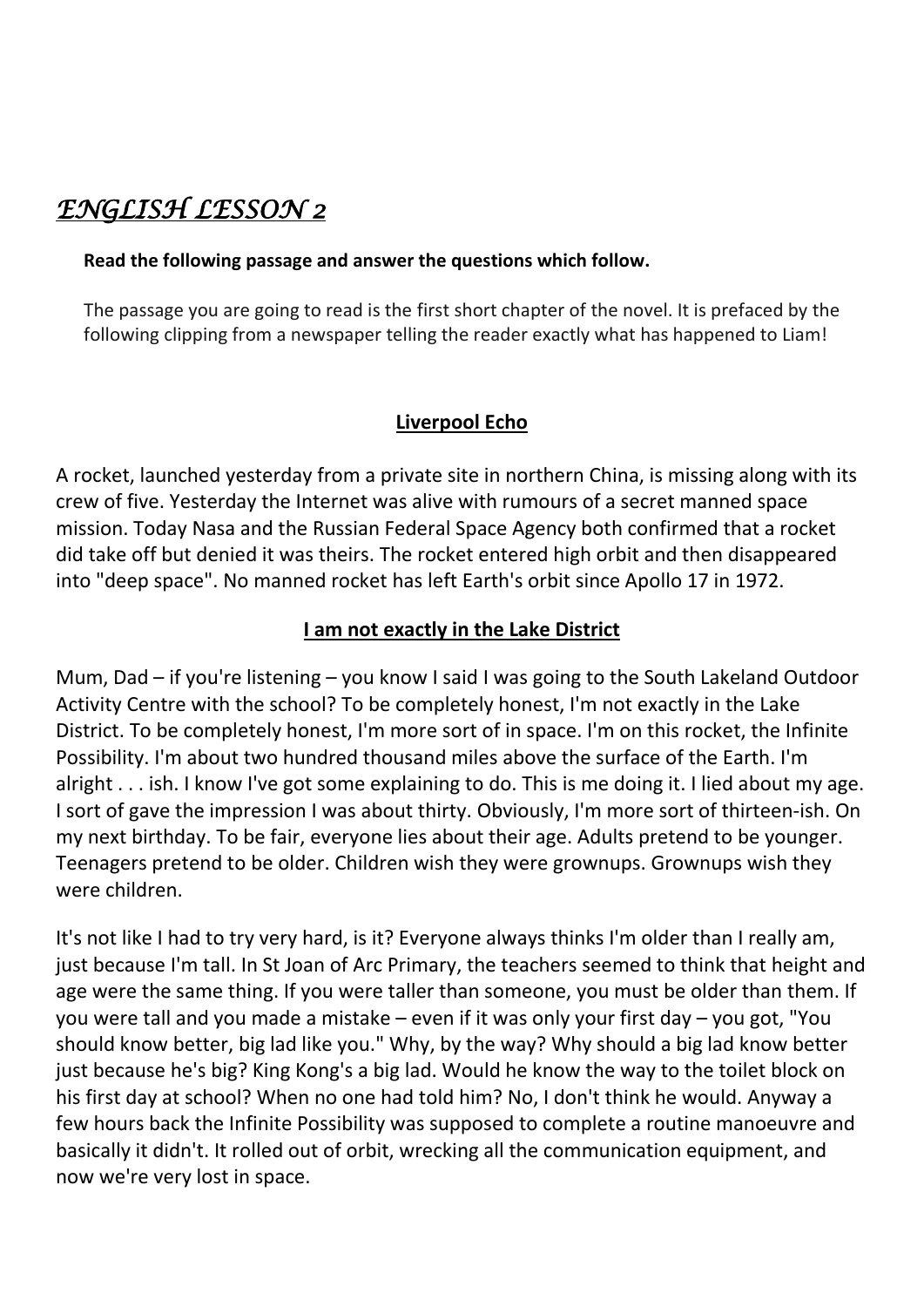I've got this mobile phone with me – because it had pictures of home on it. It's got an audio-diary function. That's what I'm talking into now. Unless you get this message you won't know about this because we're on a secret mission. They already told us that if it goes wrong they're going to deny all knowledge of it. And us. There's five of us on board. The others are all asleep. Can you believe that, by the way? We're in a rocket, spinning hopelessly out of control and into Forever, and what is their chosen course of action? A nap.

When we got the manoeuvre just slightly wrong – just slightly enough to make us completely doomed – they all screamed for about an hour and then they dozed off. I can't sleep. I can't get comfortable in sleeping bags because they're always too small for me. Plus, I think if I stay awake I might have an idea. And save us all. That's why I'm recording this on my Draxphone. If I do get home, I'm going to give it to you and then you'll understand how I ended up in deep space when I said I was going pond dipping in the Lake District.

If you are listening to this though, and you are not my mum and dad, you are probably a pointy-headed, ninety-legged, sucker-footed alien, in which case, can I just say, "Hello, I come in peace. And, if you happen to have the technology, would you mind posting this to: Mr and Mrs Digby – 23, Glenarm Close, Bootle, Liverpool 22, England, The Earth, Solar System, Milky Way, et cetera. If it's not too much trouble."

The slightly worrying thing is that I am sort of enjoying this. Being doomed is Not Good. But being weightless is Outstanding. Every time I lean forward I do a perfect somersault. When I stretch my arms in the air I levitate. Back on Earth my only special skills are being above average in maths and height. Up here I've got so many skills I'm practically a Power Ranger. Then there's the stars.

On Earth, our house is right next to the New Strand Shopping Centre. The multi-storey blots out most of the sky. The only stars I ever really noticed were the ones on the "It's Your Solar System" glow-in-the-dark mobile I got when I was nine. And the only reason I noticed them was that they kept getting tangled in my hair. Mobiles do not make good presents for persons of above average height.

The stars look different from here. There's a lot more of them, for one thing. Big swirls and knots and clouds of them, so bright they hurt to look at. When you're in it, space looks like the biggest firework display ever – except it's on pause. It looks like freeze-frame fireworks. Even if you're Completely Doomed, you've got to be impressed.

The only bad thing about the view is that it doesn't include Earth. We haven't seen it since we rolled out of orbit. I said to the others, "Well, it must be somewhere. We're probably just facing the wrong way. We'll find it. Definitely." But that didn't seem to calm them down. One of them – Samson Two – drew me a diagram to prove that even if we were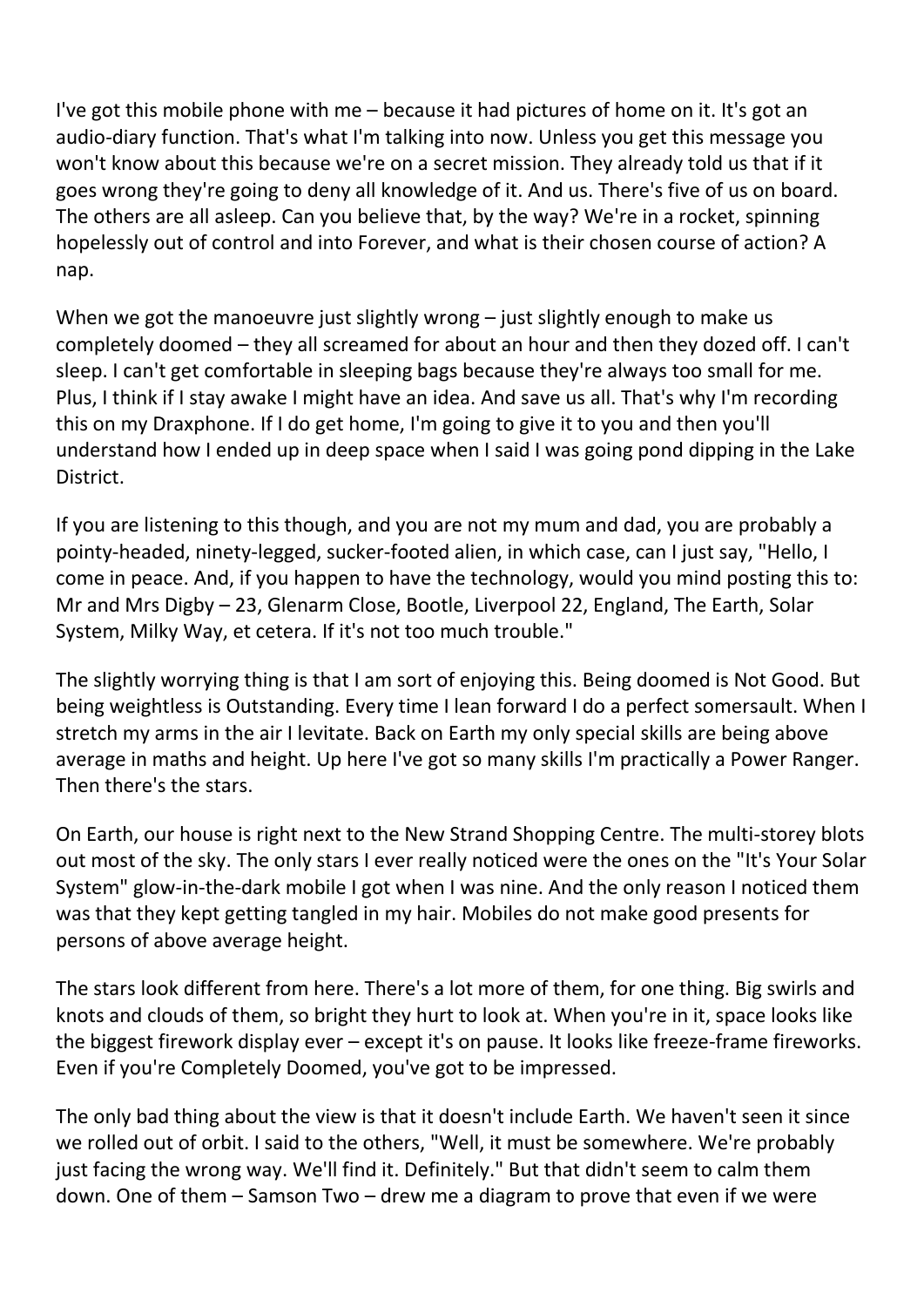facing the wrong way we should still be able to see it. I said, "So what are you saying? That we've fallen into some magic wormhole and come out on the other side of the universe?"

"Possibly."

"That the whole Earth just vanished? That it's gone?"

"Possibly."

They all screamed until they wore themselves out, and then they went to sleep. At least sleep uses less oxygen.

- Before you do anything else, read the passage two or three times. Yes, that's correct read it again, at least once!
- Then write the titleLesson 2: Cosmic on a piece of paper, together with the date and answer the reading questions below in full sentences.
- 1. Where did Liam, the narrator, tell his parents he was going?
- 2. What is the name of the rocket in which Liam finds himself, and how far above the Earth is he?
- 3. In the second paragraph, Liam sounds annoyed at the way he is treated. Explain why.
- 4. How is Liam recording his diary, and what are the other four crew members doing while he records it?
- 5. What problem does Liam have with sleeping bags? What do you think is the reason that the writer gives us this bit of information?
- 6. Liam talks about his situation being 'Not Good', weightlessness being 'Outstanding' and the fact that he and the other rocket crew members are 'Completely Doomed'. Why do you think these words are in capital letters?
- 7. In the seventh and eighth paragraphs, Liam tells us about the stars. Do you think the writer describes them well? Explain why.
- 8. Find a sentence or paragraph in the passage intended to make the reader smile, and explain why you think it is funny.
- 9. How would you describe the tone (mood/atmosphere) of the passage? How do you think the writer wants the reader to feel at the end of this passage (the opening chapter of the novel)?
- 10.Do you think that the writer gets Liam's voice right: when you read the passage, does it feel like you are listening to the voice of twelve year old boy? Write a few sentences in which you explain what you think using short quotations or references to the passage.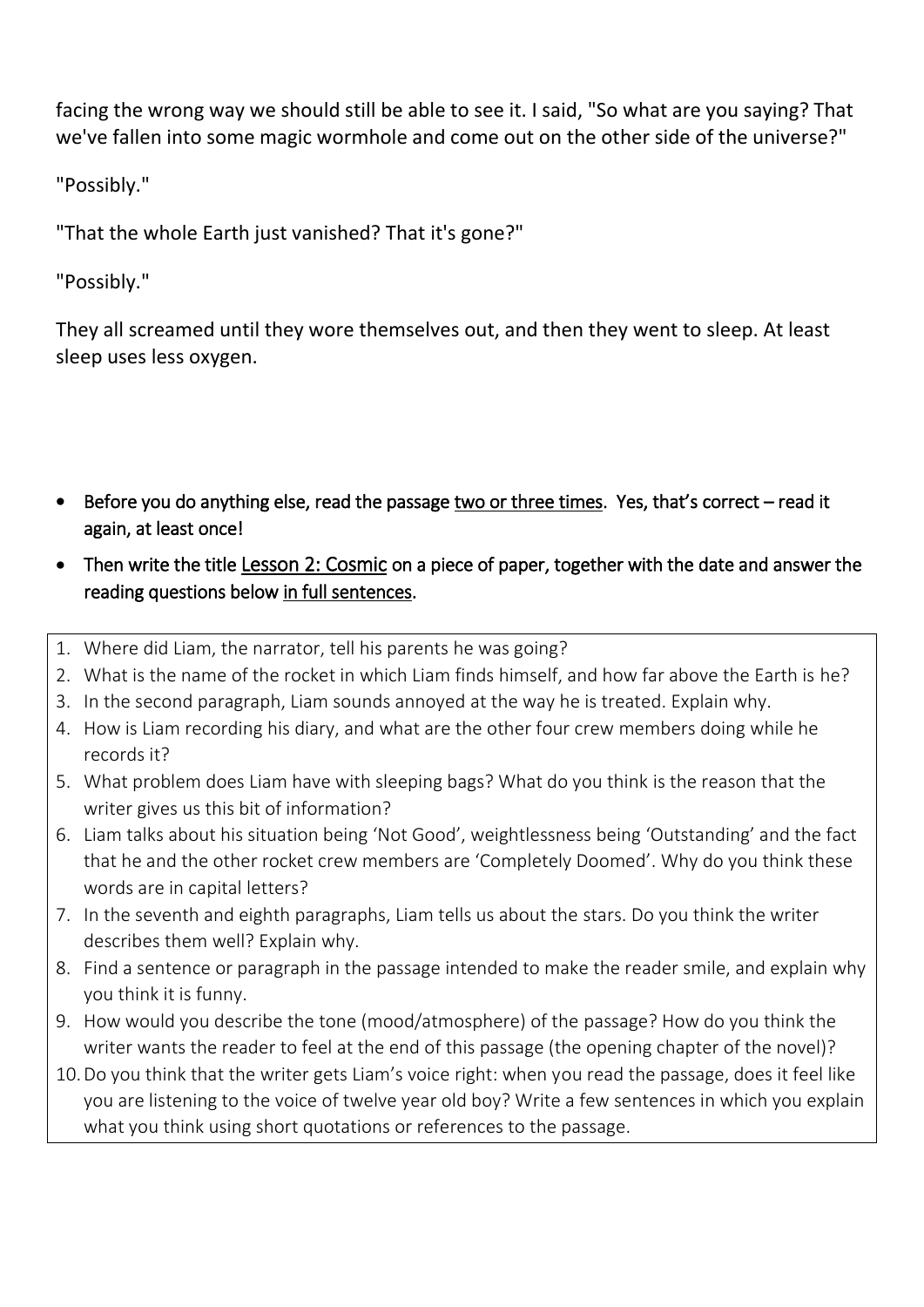'Cosmic' writing task

• Now it's your turn to write about a challenging situation! Write a diary or blog entry in which you describe finding yourself in a difficult situation. Instead of making the situation sound sad or upsetting, make it sound funny in the way Frank Cottrell Boyce does in 'Cosmic'.

### Try to include the following:

- Some entertaining or imaginative images (metaphors, similes etc) E.g. *Space looks like the biggest firework display ever*
- Exaggeration to show how strongly you feel about what you are describing E.g. *I'm practically a Power Ranger*
- Understatement (the complete opposite of exaggeration) E.g. *Being doomed is Not Good.*
- Humour (anything which the reader might find funny)
- A variety of sentences, particularly short sentences which help to make the point about how you are feeling; you could also try using short paragraphs to achieve a similar effect.

Write as well as you can. Please ensure you think carefully about how you use punctuation. We have learnt about:

• Commas, full stops, colons, semi-colons, inverted commas, brackets, dashes, hyphens

Before you begin writing, make a short plan below.

Plan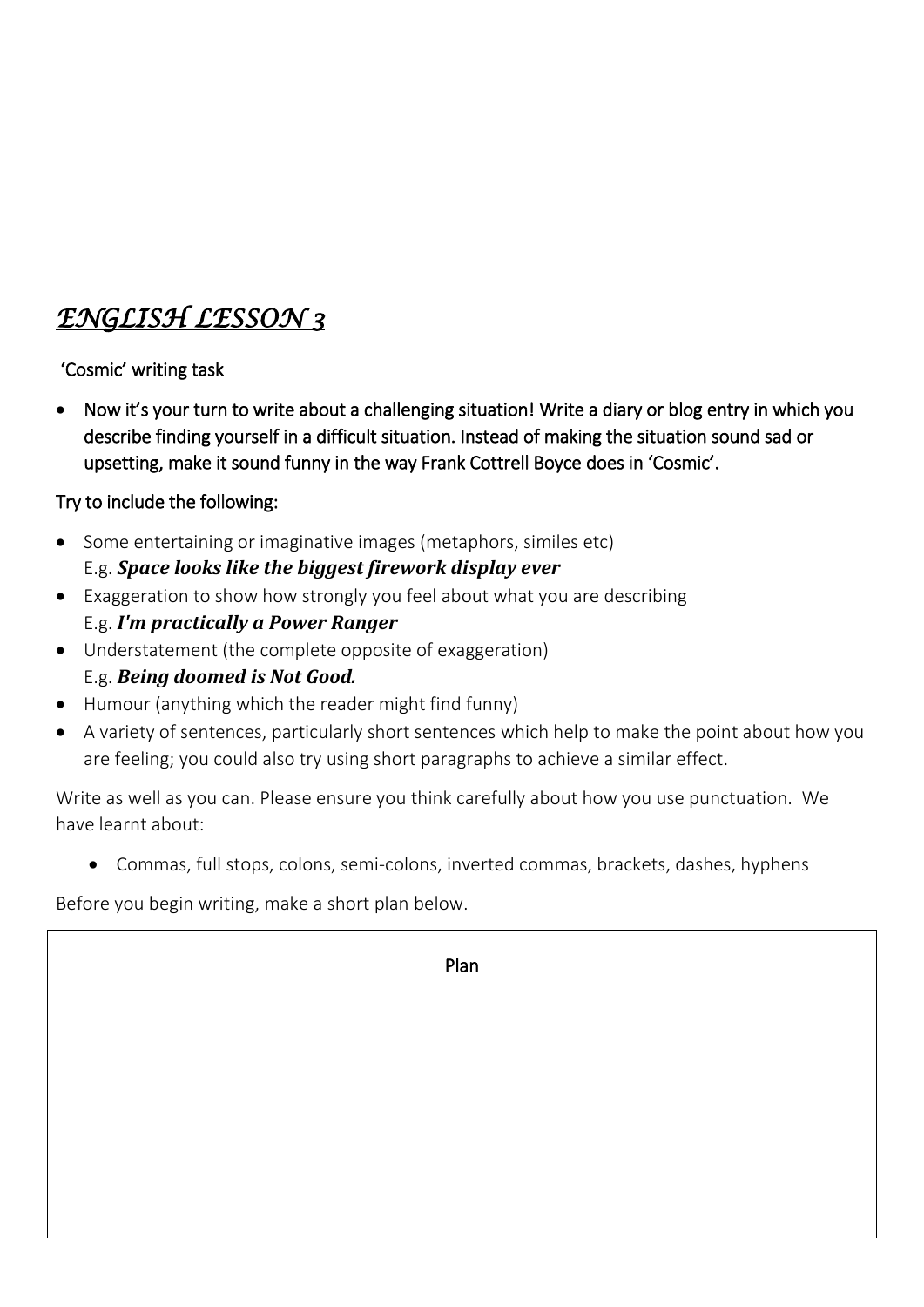#### Today, your task is to edit your writing from yesterday.

Task 1: Read through your writing. Did you include everything asked for? (See Day 3)

Task 2: Check that each sentence makes sense – do you need to edit your punctuation? Will the reader understand what you mean? Is each sentence clear enough?

Task 3: Read your first sentence – can you extend it using an adjective, an adverb, or include a simile or a metaphor? Can you up-level any of the vocabulary used? Can you use a better verb?

Task 4: Do the above *for every sentence in your writing.* Take your time doing this.

Task 5: Write out (neatly) your new, up-levelled piece of writing. I will want to see both versions, so that I can check how you have persevered with your editing.